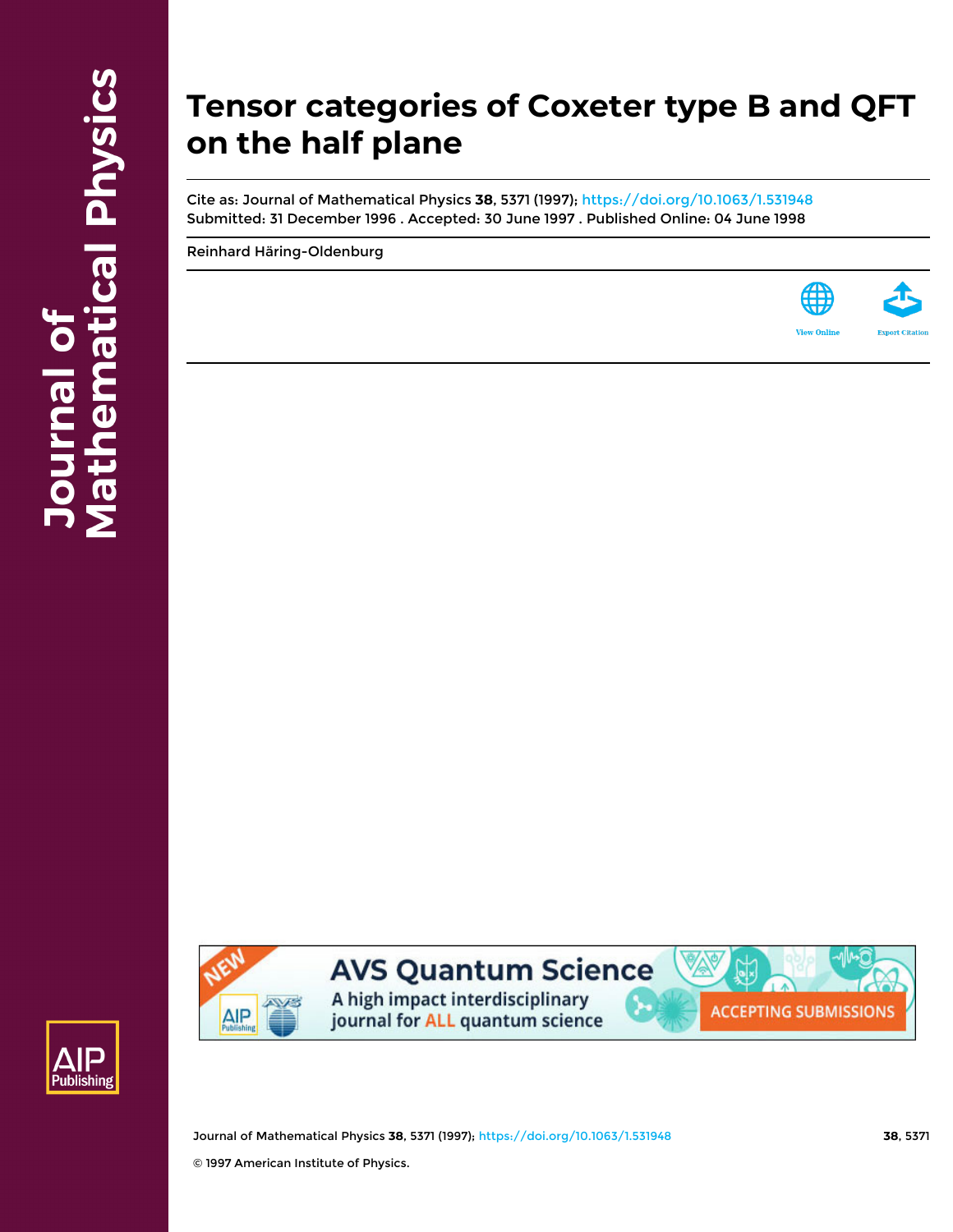### **Tensor categories of Coxeter type B and QFT on the half plane**

Reinhard Häring-Oldenburg<sup>a)</sup>

*Mathematisches Institut, Bunsenstr. 3-5, 37073 Göttingen, Germany* 

(Received 31 December 1996; accepted for publication 30 June 1997)

We introduce braided tensor categories which are associated to the braid group of Coxeter type B. Connected by a reconstruction theorem there is the notion of B-braided Hopf algebras. These structures show up in quantum field theories defined on the half plane or on the cylinder. © *1997 American Institute of Physics.*  $[SO022-2488(97)01010-4]$ 

#### **I. INTRODUCTION**

Every Coxeter graph defines a braid group that is an infinite covering of its Coxeter group. T. tom Dieck initiated in Refs. 1 and 2 the systematic algebraic study of these braid groups and their quotient algebras for all root systems.

The Coxeter group of A-type is the permutation group and its braid group ZA*<sup>n</sup>* is Artin's braid

group. For type  $B_n$  the Coxeter group is a semidirect product of the permutation group with  $\mathbb{Z}_2^n$ . *Definition 1: The braid group*  $\text{ZB}_n$  *of Coxeter type B is generated by*  $\tau_0, \tau_1, \ldots, \tau_{n-1}$  *with relations*

$$
\tau_i \tau_j = \tau_j \tau_i \quad \text{if } |i - j| > 1,\tag{1}
$$

$$
\tau_i \tau_j \tau_i = \tau_i \tau_j \tau_i \quad \text{if } i, j \ge 1, \ |i - j| = 1,\tag{2}
$$

$$
\tau_0 \tau_i = \tau_i \tau_0 \quad \text{if } i \ge 2,
$$
\n<sup>(3)</sup>

$$
\tau_0 \tau_1 \tau_0 \tau_1 = \tau_1 \tau_0 \tau_1 \tau_0. \tag{4}
$$

Generators  $\tau_i$ ,  $i \geq 1$  satisfy the relations of Artin's braid group.

 $ZB_n$  may be graphically interpreted (cf. Fig. 1) as symmetric braids or cylinder braids: The symmetric picture shows it as the group of braids with 2*n* strands (numbered  $-n, \ldots, -1, 1, \ldots, n$ ) which are fixed under a 180 degree rotation about the middle axis. In the cylinder picture one adds a single fixed line (indexed 0) on the left and obtains  $\text{ZB}_n$  as the group of braids with *n* strands that may surround this fixed line. The generators  $\tau_i$ ,  $i \ge 0$  are mapped to the diagrams  $X_i^{(G)}$  given in Fig. 1. More generally there are tangles (indicated in Fig. 1 by the TLJ tangles  $e_i^{(G)}$ ) of B-type that live naturally in a cylinder.

The cylinder interpretation of relation  $(4)$  shown in Fig. 2 is the interface to physical applications. One should think of each side of this picture as showing two particles which are reflected on a wall. The equality of both sides expresses the independency of these reflections. The integrability condition for quantum field theories in two dimension is given by the Yang–Baxter equation  $(YBE)$  which is a spectral parameter dependend form of  $(2)$ . If the QFT lives on a half plane with reflecting boundary it is known from the work of Cherednik, Sklyanin, Goshal, and Zamolodchikov (see Ref. 3) that the YBE gets augmented by the reflection equation (or boundary  $YBE$ ) which is a spectral parameter dependend form of  $(4)$ . Solutions of the reflection equation can be obtained from tensor representations of quotients of the group algebra of the braid group ZB*<sup>n</sup>* by a Baxterization procedure.<sup>4</sup> This example inspires our general hypothesis: Whenever

a)Electronic mail: haering@cfgauss.uni-math.gwdg.de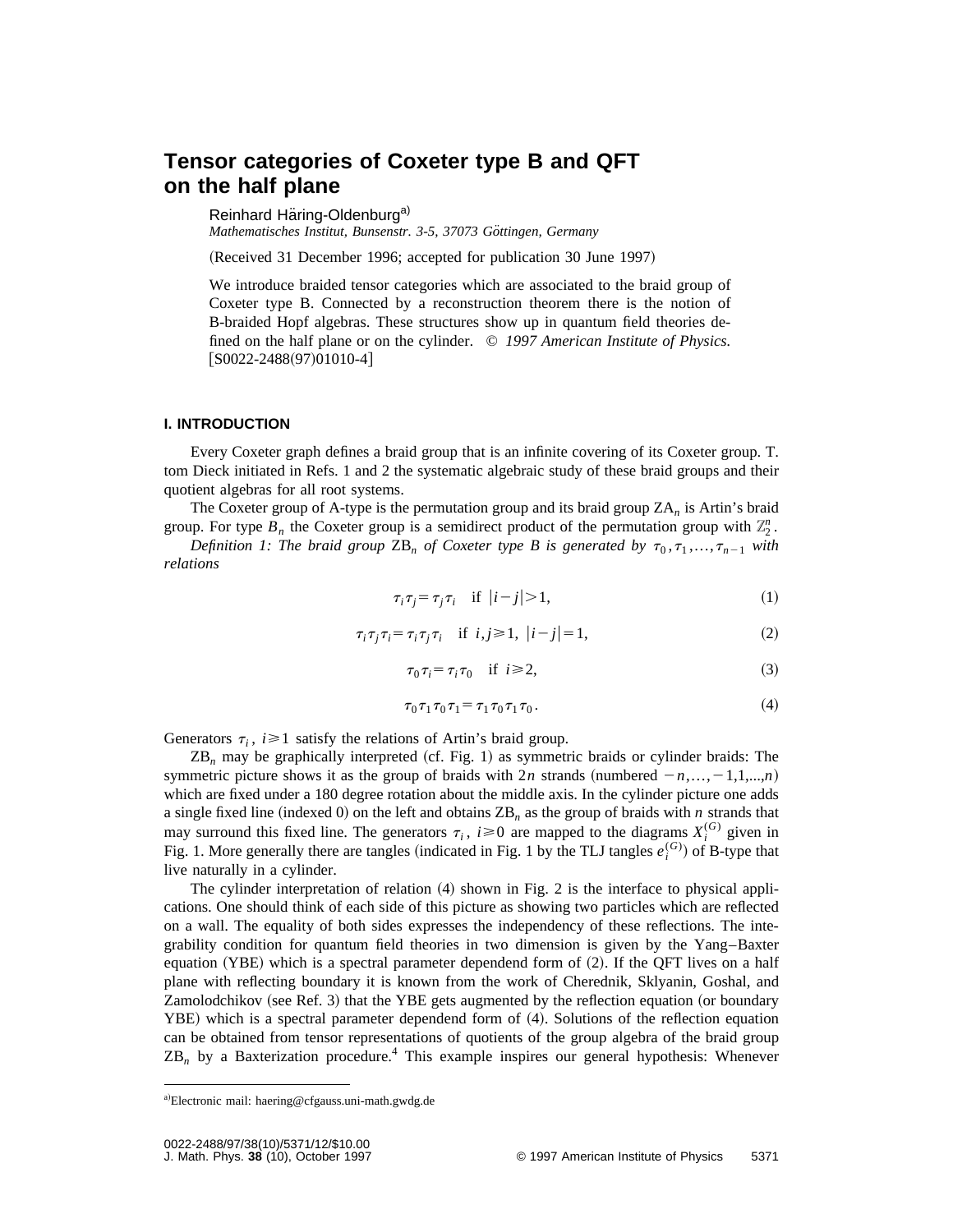

FIG. 1. The graphical interpretation of the generators as symmetric tangles (on the left) and as cylinder tangles (on the right).

Artin's braid group ZA*<sup>n</sup>* occurs in a low dimensional physical model on a space without boundary then the B-type braid group  $\text{ZB}_n$  occurs if the model is placed on a space with a reflecting boundary. Another illustration of this hypothesis is the fact that the Markov trace on the B-type Temperley–Lieb algebra can be used to express the partition function of a Potts model with boundary interaction.<sup>5</sup>

This paper studies the categorical structure underlying these cylinder tangle diagrams. The ultimate goal is to extend the rich theory around ordinary braided tensor categories including quantum groups and knot invariants to the braid group of B type. Some results have already been obtained. Generalizations of Temperley–Lieb algebras,<sup>1</sup> Hecke algebras,<sup>6</sup> and Birman–Wenzl algebras<sup>7</sup> have been studied along with their associated invariants of torus links (which are obtained by closing cylinder braids).

The central observation in the search for the categorial structure of the new type of braiding is the following: The braid generator  $\tau_0$  (later on  $b_X$  in the category) does not satisfy the naturality condition with the A-type braiding  $\tau_1$ . Thus, it cannot be a morphisms in a braided tensor



FIG. 2. The cylinder interpretation of relation  $(4)$ .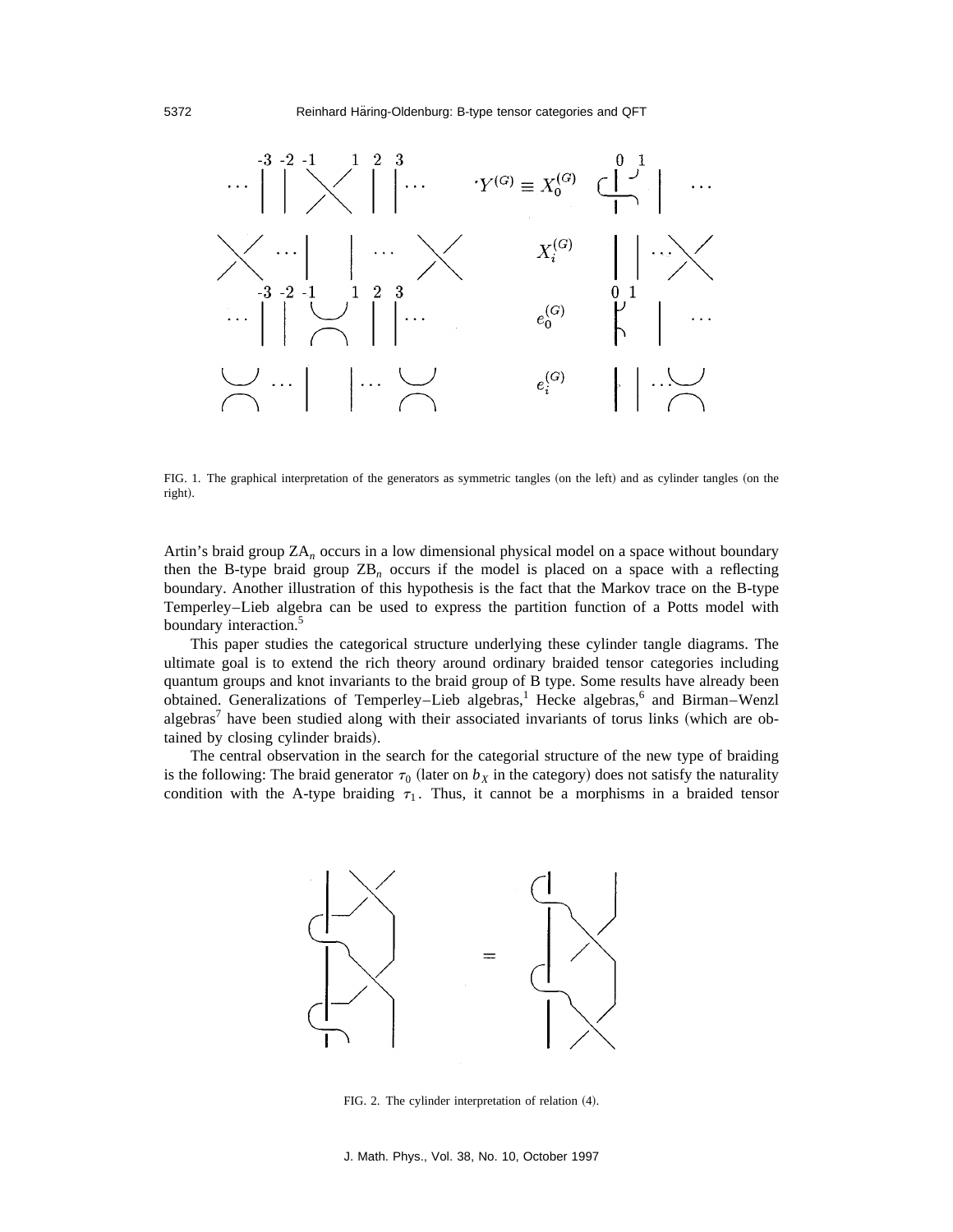category. We account for this fact by introducing two morphism spaces for every pair of objects in the category. Local morphism that are natural with respect to A-type braidings and global morphisms which need not.

We now outline the structure of the paper. After giving the precise definition the paper introduces the category of amplimorphisms of a Hopf algebra as a first example. The next section introduces Coxeter-B braided Hopf algebras which are related to Coxeter-B categories by a Tannaka–Krein style duality. In the sequel the construction of Coxeter-B braided categories from semi-simple quotients of the group algebra of  $\mathbb{Z}B_n$  is discussed. The last section is devoted to a physical application. We show that the localized morphisms of an algebraic quantum field theory on the half plane with reflecting boundary form a Coxeter-B braided category.

It is important to observe that the central equation  $(4)$  appears also in other contexts. Most important is its fundamental role in Majid's elaborated theory of braided mathematics.<sup>8</sup> There it appears a commutativity relation between distinct copies of objects that obey braided commutative statistics. Furthermore, the defining relations of Majid's quantum Lie algebras are of the same form. Naturally one should explore the deeper meaning of these connections in further studies. Further topics that have been deferred are the categorial definition of invariants of links in the solid torus (compare Ref. 6), the generalization of evaluation and coevaluation morphisms and the question of invariants of 3-manifolds with boundary.

*Preliminaries.* We use the language of braided tensor categories (BTC) extensively. Our basic notation follow that of Majid<sup>8</sup> and was used already in Ref. 9. The functorial braid isomorphism is denoted  $\Psi_{X,Y}$ : $X \otimes Y \to Y \otimes XX, Y \geq 0$ bj( $\mathcal{C}$ ). Dual objects are denoted by  $X^*$  and we use ev and coev for the morphisms of rigidity. We use them to define  $\tilde{q}_X$ :  $= (ev_X \otimes id_{X^{**}}) \circ (id_X \otimes \Psi_{X^{**},X})$  coev for the morphisms of rigidity. We use them to define  $\tilde{q}_X$ :  $= (ev_X \otimes id_{X^{**}}) \circ (id_X \otimes \Psi_{X^{**},X})$  $\circ$ (coev<sub>*X*\*</sub>  $\otimes$  id<sub>*X*</sub>)</sub>  $\in$  Mor(*X*,*X*\*\*). There exists a unique morphism  $\tau$ (*X*) $\in$  Mor(*X*,*X*) such that  $(\tau(X) \otimes id_{X^*}) \circ \text{coev}_X = \Psi_{X^*,X} \Psi_{X,X^*} \circ \text{coev}_X$  and  $\text{ev}_X \Psi_{X,X^*} \Psi_{X^*,X} = \text{ev}_X(\text{id} \otimes \tau(X))$ . It can be defined by <sup>t</sup>(*X*\*)<sup>2</sup>1:5*˜ q <sup>X</sup>* \*+*˜ q X*\*. A ribbon category has a natural isomorphism <sup>s</sup>(*X*)PMor(*X*,*X*) such that  $\sigma(X)^2 = \tau(X)$ ,  $\sigma(X) \otimes \sigma(Y) = \Psi_{Y,X} \Psi_{X,Y} \sigma(X \otimes Y)$ ,  $\sigma(X^*) = \sigma(X)^*$ ,  $f \sigma(X) = \sigma(Y) f \forall f$  $\in$  Mor $(X, Y)$ .

We now give a short review of the reconstruction theorem from Refs. 8, 9. Let  $\mathscr C$  be a rigid BTC and  $F: \mathcal{C} \rightarrow \text{Vec}$  a [(weak) quasi] tensor functor. Then the set  $H = \text{Nat}(F, F)$  of natural transformations from  $F$  to  $F$  carries the structure of a  $[$ (weak) quasi $]$  Hopf algebra and there is a functor  $G: \mathcal{C} \to \text{Rep}(H)$  such that  $\mathcal{C} \to \text{Rep}(H) \to \text{Vec}$  composes to *F*. In the case of a faithful functor and a semisimple category,  $\mathcal C$  and Rep(*H*) are equivalent BTCs.

$$
H: = \text{Nat}(F, F) = \{h: \text{Obj}(\mathcal{C}) \to \text{End}_{\text{Vec}}| h_X \in \text{End}(F(X)),
$$
  

$$
F(f) \circ h_X = h_{Y} \circ F(f) \forall X, Y \in \text{Obj}(\mathcal{C}) \forall f \in \text{Mor}(X, Y)\}.
$$

*H* is a vector space by pointwise addition. The multiplication is also defined pointwise:  $(hg)_X$ :  $=h_X \circ g_X X \in Obj(\mathcal{C}), h, g \in H$ . The unit is  $X \mapsto 1_X = id_{F(X)}$ . The coproduct  $\Delta: H \to H \otimes H$  is defined by:  $\Delta(h)_{X,Y} := c_{X,Y}^{-1} \circ h_{X \otimes Y} \circ c_{X,Y}$  and the counit is  $\epsilon: H \to \mathbb{K}$ ,  $\epsilon(h) := h_1$ . The antipode is  $S(h)_X$ :  $= d_X^*(h_{X^*})^* d_X^{*-1}$ , where the isomorphisms  $d_X : F(X)^* \to F(X^*)$  with the property  $d_X \circ F(f^*)^* = F(f^*) \circ d_Y \forall f \in \text{Mor}(X, Y)$  exists by definition of a [(weak) quasi] tensor functor. (See Ref. 9 for more details and the construction of such functors.) If  $\mathcal C$  is a ribbon category then there is a ribbon element  $v<sub>X</sub> := F(\sigma(X))$  in *H*. The vector spaces *F(X)* are representation spaces of *H*. The representations are  $\varrho_X(h).v:=h_X(v)$   $h \in H$ ,  $v \in F(X)$ . This induces a functor  $G: \mathcal{C} \rightarrow \text{Rep}(H)$ .

#### **II. COXETER-B BRAIDED CATEGORIES**

As mentioned in Sec. I, the surrounding of the cylinder axis (generator  $\tau_0$  in the braid group  $ZB_n$ ) does not behave natural with respect to the braiding  $\tau_1$ . Therefore, it can not be represented by a morphism in a BTC. Nevertheless, we can incorporate it by defining a bigger space of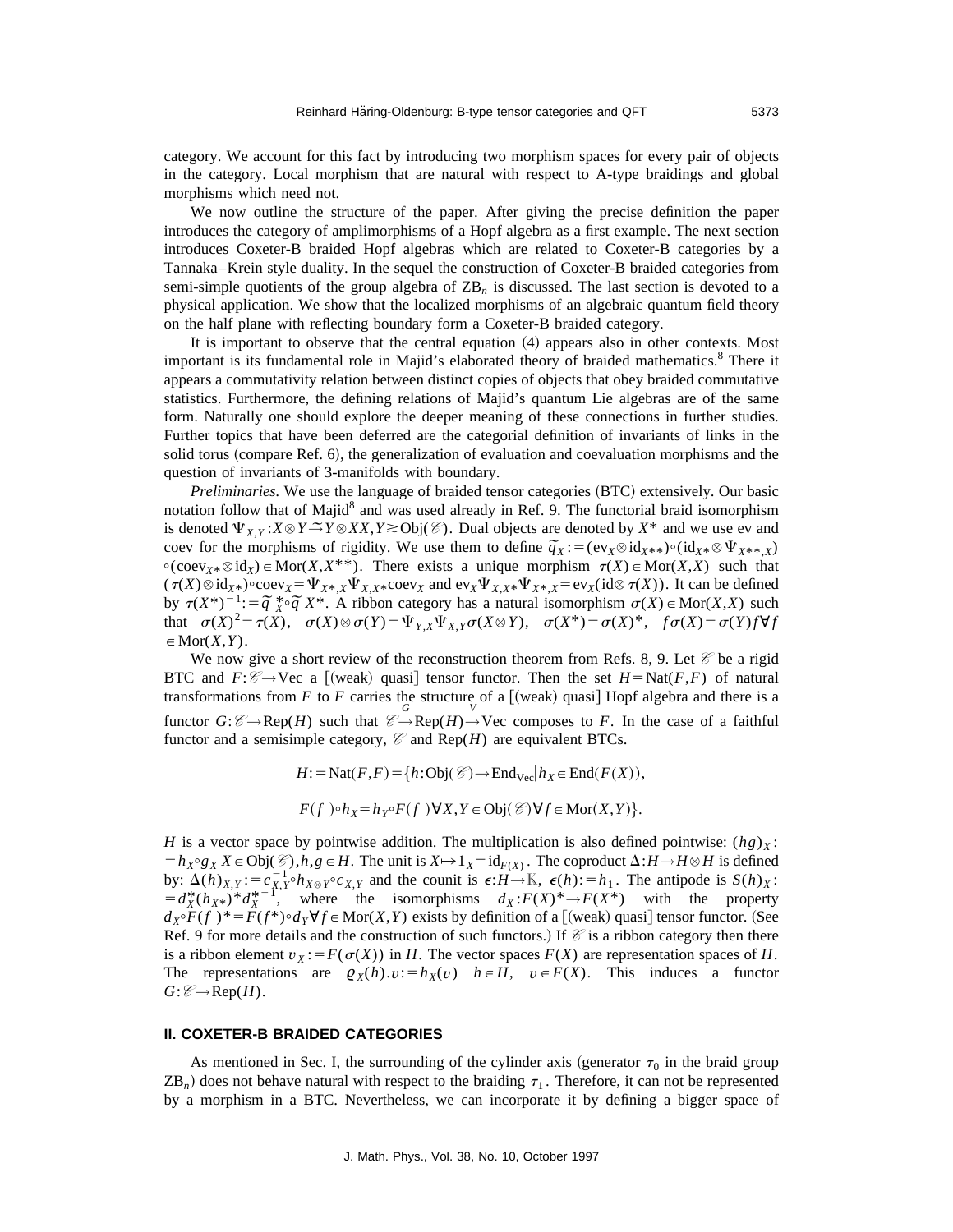morphisms that are not bound to satisfy naturality with the ordinary braiding. This seems natural from the physical considerations that we undertake in the last section. From a purely mathematical point of view one should probably prefer to view B-type tangles as a kind of module for an ordinary tangle category.10

*Definition 2: Let C be a rigid BTC. A Coxeter-B braided category over C is an embedding of C in a rigid monoidal category Cˆ such that the following list of axioms holds. Morphisms*  $Mor(X,Y) := Mor_{\mathscr{E}}(X,Y)$  are said to be local and morphisms  $Mor^{(G)}(X,Y) := Mor_{\mathscr{E}}(X,Y)$  are *said to be global*.

$$
Obj(\mathscr{C}) = Obj(\hat{\mathscr{C}}),\tag{5}
$$

$$
\exists i: \text{Mor}(X, Y) \to \text{Mor}^{(G)}(X, Y) \quad monomorphism,
$$
\n(6)

$$
\forall X \exists b_X \in \text{Mor}^{(G)}(X, X) \quad invertible,
$$
\n<sup>(7)</sup>

$$
b_Y f = f b_X \quad \forall f \in \text{Mor}(X, Y), \tag{8}
$$

$$
\pi(b_X) = id_X \quad b_1 = id_1,\tag{9}
$$

$$
id_X \otimes b_Y = \Psi_{Y,X}(b_Y \otimes id_X)\Psi_{X,Y},
$$
\n(10)

$$
b_X \otimes b_Y = b_{X \otimes Y} \Omega_{Y,X} \Psi_{X,Y} = \Psi_{Y,X} \Psi_{X,Y} b_{X \otimes Y}, \qquad (11)
$$

$$
b_X^* = \sigma(X^*)^2 b_{X^*}^{-1}.
$$
 (12)

*We say that C ˆ has a projection if we have in addition:*

$$
\exists \pi: \text{Mor}^{(G)}(X, Y) \to \text{Mor}(X, Y) \quad \text{epimorphism}, \tag{13}
$$

$$
\pi \circ i = \text{id},\tag{14}
$$

$$
\pi(f \otimes g) = \pi(f) \otimes g \quad \text{if } g \in \text{Mor}(X, Y). \tag{15}
$$

The axioms ensure that the two categories are almost equal. They differ only by the existence of some global morphisms. If needed, one may restrict this extension to a minimum by postulating

$$
\operatorname{Mor}^{(G)}(X,Y) = \{b_{Y}^{n} | n \in \mathbb{Z}\} \circ \operatorname{Mor}(X,Y) \in \{b_{X}^{n} | n \in \mathbb{Z}\}.
$$
 (16)

Note that  $\Psi$  is a braiding of  $\mathcal{C}$ , not of  $\hat{\mathcal{C}}$ . This makes (10) possible which otherwise would give a contradiction to naturality of  $\Psi$ .

The graphical idea behind the projection is to simply forget about the cylinder axis.

In some applications it may be more natural to work with  $b'_X$ : =  $\sigma(X)^{-1}b_X$  which fulfills  $b'_{X \otimes Y} = (\sigma(X)^{-1} \otimes \sigma(Y)^{-1}) \Psi^2 (b_X \otimes b_Y) \Psi^{-2} = b'_X \otimes b'_Y$  and  $b_X^T * = b_X^* \sigma(X)^{-1} = \sigma(X^*)^2$  $\times b_{X*}^{-1}\sigma(X^*)^{-1} = (b_{X*}\sigma(X^*)^{-1})^{-1} = (b'_{X*})^{-1}.$ *Lemma 1:*

$$
\pi(\mathrm{id}_X \otimes b_Y) = \Psi_{Y,X} \Psi_{X,Y},\tag{17}
$$

$$
\Psi_{Y,X}(b_Y \otimes \mathrm{id}_X)\Psi_{X,Y}(b_X \otimes \mathrm{id}_Y) = (b_X \otimes \mathrm{id}_Y)\Psi_{Y,X}(b_Y \otimes \mathrm{id}_X)\Psi_{X,Y},\tag{18}
$$

$$
ev_X(b_{X^*} \otimes id_X)\Psi_{X,X^*}(b_X \otimes id_{X^*}) = ev_X \Psi_{X,X^*}.
$$
\n(19)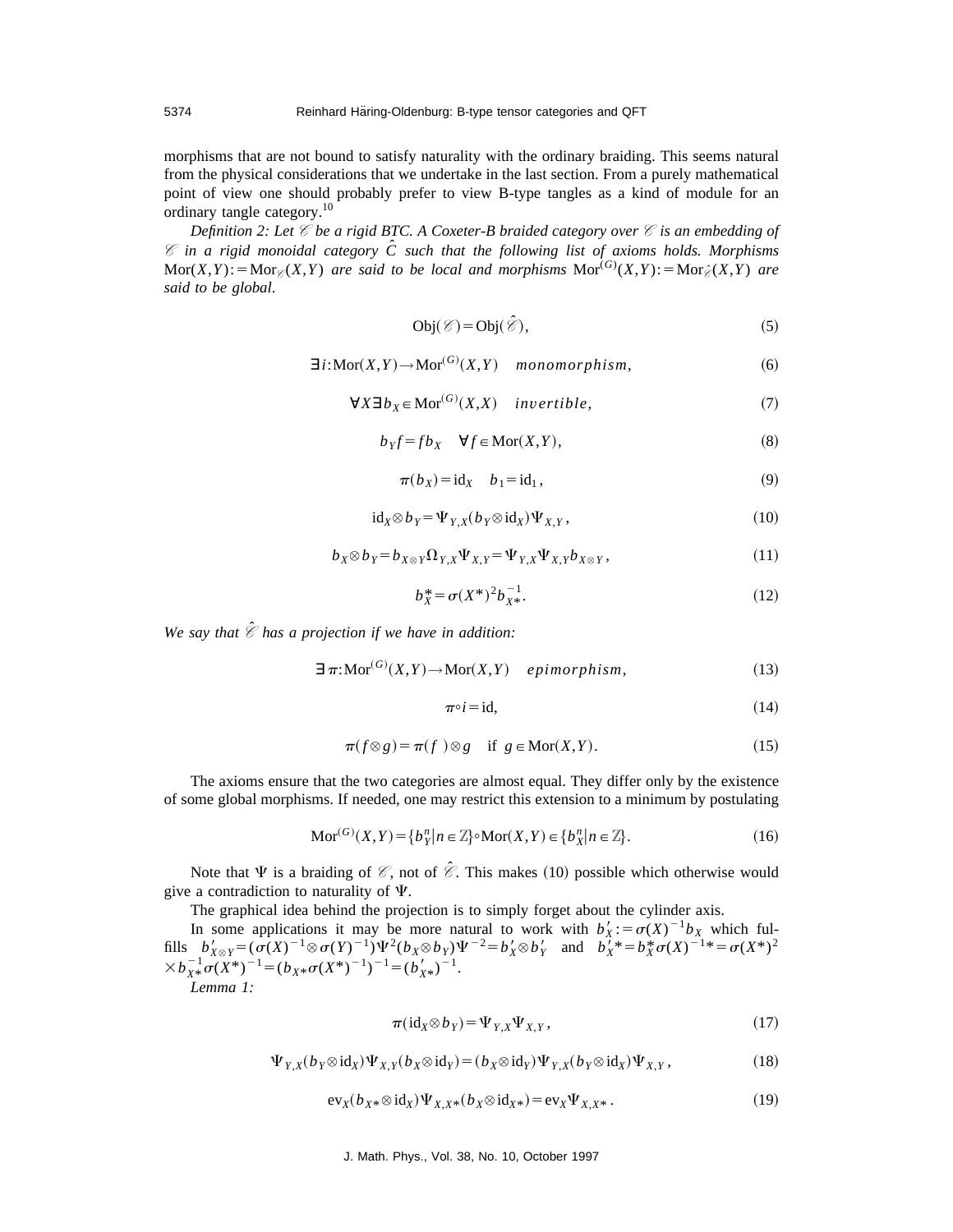

FIG. 3. Graphical calculus for Coxeter-B braided categories.

*Proof:* (18) is trivial and (19) is simply commutativity of  $b_X \otimes id_Y$  and  $id_X \otimes b_Y$ . We now prove  $(20)$ 

$$
ev_X(b_{X^*} \otimes id_X) \Psi_{X,X^*}(b_X \otimes id_{X^*}) = ev_X(b_{X^*} \otimes id_X) \Psi_{X,X^*}(b_X \otimes id_{X^*}) \Psi_{X^*,X} \Psi_{X^*,X}^{-1}
$$
  
\n
$$
= ev_X(b_{X^*} \otimes b_X) \Psi_{X^*,X}^{-1}
$$
  
\n
$$
= ev_Xb_{X^* \otimes X} \Psi_{X,X^*} \Psi_{X^*,X} \Psi_{X^*,X}^{-1}
$$
  
\n
$$
= b_1 ev_X \Psi_{X,X^*}
$$
  
\n
$$
= ev_X \Psi_{X,X^*}.
$$

This structure can be incorporated into the graphical calculus for tensor categories (see, e.g., Ref. 8) by extending every diagram by a fixed line on the left and representing *b* by surrounding this line as indicated in Fig. 3. The tensor product  $f \otimes g$  of two global morphisms is obtained by replacing the fixed line of  $g$  by the whole graph of  $f$ . The graphical interpretation makes  $(10)$ obvious. To understand the graphical origin of (12) note that  $b_X^* = (ev_X \otimes id)(id \otimes b_X \otimes id)$  $\times$ (id $\otimes$ coev<sub>X</sub>). It is shown in the last line of Fig. 3 that this is graphically equivalent to  $(\text{ev}_X \otimes \text{id})(\Psi_{X,X^*} \Psi_{X^*,X} \otimes \text{id})(\text{id} \otimes \text{coev}_X) b_{X^*}^{-1} = (\text{ev}_X \otimes \text{id})(\text{id} \otimes \tau(X) \otimes \text{id})(\text{id} \otimes \text{coev}_X) b_{X^*}^{-1}$  $= \tau(X)^* b_{X^*}^{-1} = \tau(X^*) b_{X^*}^{-1} = \sigma(X^*)^2 b_{X^*}^{-1}$ 

Note that the whole construction of Coxeter-B braided BTC was guided by the wish to have for every  $X \in Obj(\hat{\mathcal{E}})$  a morphism  $\text{ZB}_n \to \text{End}(X^{\otimes n})$  mapping  $\tau_0 \mapsto b_X \otimes id_X^{\otimes (n-1)}$  and  $\tau_i \mapsto id_X^{\otimes (i-1)} \otimes \Psi_{X,X} \otimes id_X^{\otimes (n+1-i)}.$ 

In this paper we use the above definition but we note that there are applications where it is convenient to relax some of the axioms or add new ones. One way to relax the axioms is to use  $b_X^{\prime}$ as the fundamental global morphism and replace (11) and (10) by  $b'_{X \otimes Y} = \Psi_{Y,X} (b'_{Y \otimes Y})$  $\otimes$  id<sub>*X*</sub>) $\Psi_{X,Y}(b'_X \otimes id_Y) = (b'_X \otimes id_Y)\Psi_{Y,X}(b'_Y \otimes id_X)\Psi_{X,Y}$ . This defines what we call a restricted Coxeter-B braided category.

It is possible to define a B-type analog of rigidity. We say that a Coxeter-B braided category  $\hat{\mathcal{C}}$  is B-rigid if there are global morphisms  $ev_X^0 \in \text{Mor}^{(G)}(X,1)$ ,  $coev_X^0 \in \text{Mor}^{(G)}(1,X)$  such that  $\pi(\text{ev}^0) = \pi(\text{coev}^0) = 0$ . One may also wish to postulate  $(\text{ev}_X^0 \otimes \text{id}_{X^*})\text{coev}_X = \text{coev}_{X^*}^0$  and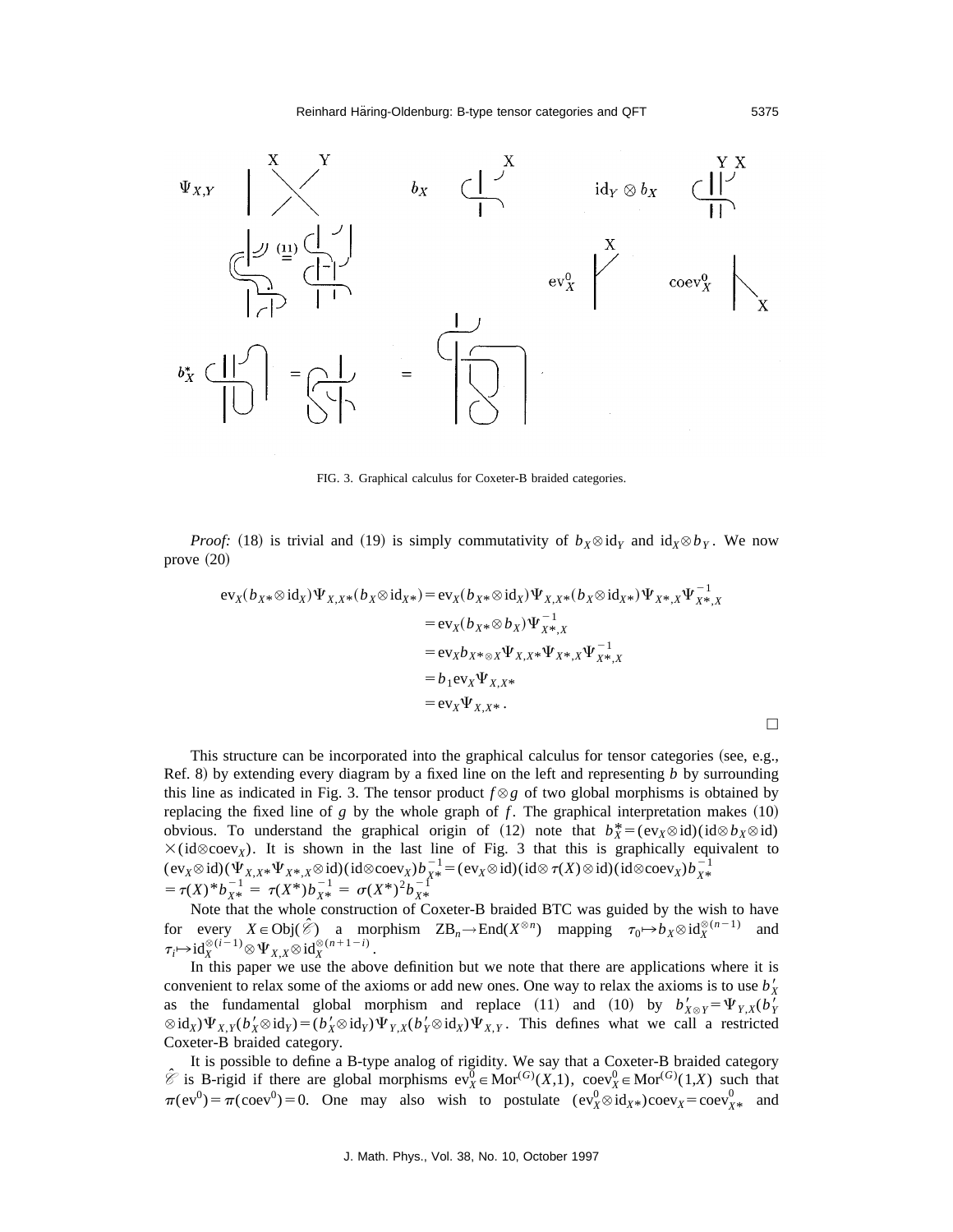$ev_X(\text{coev}_{X^*}^0 \otimes \text{id}_X) = ev_X^0$ . Furthermore, one may wish to demand  $ev_X^0 \text{coev}_X^0 = \text{id}_1$ . A graphical representation of these global morphisms are given in Fig. 3. However, there is no obvious way to draw a picture for id<sub>*X*</sub>ev<sup>0</sup><sub>*Y*</sub>. One would need an analog of (10). Therefore, one may have to give up the assumption that  $\hat{\mathscr{C}}$  is a monoidal category in situations where the graphical calculus of  $ev^0$  is essential. Such a situation is studied in detail in Ref. 10.

#### **III. AMPLIMORPHISMS**

As a first example we study amplimorphisms. Let  $H = H(m,1,\Delta,\epsilon,S,R,v)$  be a quasitriangular ribbon Hopf algebra. An amplimorphism of *H* is a monomorphism  $\chi : H \to H \otimes \text{End}_{\text{Vec}}(V_{\nu})$ , where  $V<sub>x</sub>$  is some vector space. The category Amp(*H*) of amplimorphisms of *H* has as objects the amplimorphisms of *A* and as morphisms the sets  $Mor_{Amp}(\chi_1, \chi_2):=\{T \in H$  $\otimes$  Mor<sub>Vec</sub>(*V*<sub>x<sub>1</sub></sub>, *V*<sub>x<sub>2</sub></sub>)|*T*<sub>X1</sub>(*a*) =  $\chi_2 T(a) \forall a \in H$ }. The monoidal structure is given on objects by  $\chi_1 \otimes \chi_2 := (\chi_1 \otimes id)\chi_2$  and on morphisms by  $T_1 \otimes T_2 := (T_1 \otimes id)(\chi_1 \otimes id)(T_2)$ , where  $\chi_1$  is the source of  $T_1$ .

The counit of *H* gives rise to a functor  $D: \text{Amp}(H) \to \text{Rep}(H)$  with  $D(\chi)(a):=(\epsilon$  $\otimes$  id) $\chi$ (*a*), *D*(*T*):  $= (\epsilon \otimes id)(T)$  and the coproduct induces *A*:Rep(*H*) $\rightarrow$ Amp(*H*) given by *A*( $\varnothing$ )  $\times (a) := (\text{id} \otimes \varrho)(\Delta(a)),$   $A(T) := 1 \otimes T$ . Obviously one has  $DA = \text{Id}$  and  $A(\varrho_1) \otimes A(\varrho_2) = (\text{id} \otimes \varrho_1)$  $\otimes \varrho_1 \otimes \varrho_2)((\Delta \otimes id)\Delta) = A(\varrho_1 \otimes \varrho_2).$ 

Define  $\text{RAmp}(H)$  to be the full closure of  $A(\text{Rep}(H))$ .

*Proposition 2:*  $\text{RAmp}(H)$  *is a Coxeter-B braided category with projection over*  $\text{Rep}(H)$ *.* 

*Proof:* Inclusion and projection morphisms *i*,  $\pi$  are induced by *A*, *D*. The global braid morphisms *b* on an object  $\chi = A(\varrho)$  is given by

$$
b_{\chi} := (\mathrm{id} \otimes \varrho)(R_{2,1}R). \tag{20}
$$

This is a morphism of RAmp because  $\chi(a)b_\chi = (id \otimes \varrho)(\Delta(a))(id \otimes \varrho)(R_{2,1}R) = (id \otimes \varrho)$  $\chi(\Delta(a)R_{2,1}R) = (\mathrm{id} \otimes \varrho)(R_{2,1}R\Delta(a)) = b_{\chi}\chi(a)$ . Note that  $D(b_{\chi}) = \mathrm{id}$  and thus  $\pi(b_{\chi}) = \mathrm{id}$ . We show (10) for amplimorphisms  $\chi_i = A(\varrho_i)$  in the following calculation

$$
\Psi_{\chi_2,\chi_1}(b_{\chi_2}\otimes \mathrm{id})\Psi_{\chi_1,\chi_2}
$$
\n
$$
= (\mathrm{id}\otimes(\Psi^{\mathrm{Vec}}(\varrho_2\otimes\varrho_1)(R)))(\mathrm{id}\otimes\varrho_2\otimes \mathrm{id})(R_{2,1}R\otimes 1)(\mathrm{id}\otimes(\Psi^{\mathrm{Vec}}(\varrho_1\otimes\varrho_2)(R)))
$$
\n
$$
= (\mathrm{id}\otimes\varrho_1\otimes\varrho_2)(R_{3,2}R_{3,1}R_{1,3}R_{2,3})
$$
\n
$$
= (\mathrm{id}\otimes\varrho_1\otimes\varrho_2)((\Delta\otimes \mathrm{id})(R_{2,1}R))
$$
\n
$$
= (\mathrm{id}\otimes\varrho_1\otimes \mathrm{id})(\Delta\otimes \mathrm{id})(\mathrm{id}\otimes\varrho_2)(R_{2,1}R)
$$
\n
$$
= (\chi_1\otimes \mathrm{id})(b_{\chi_2}) = \mathrm{id}_{\chi_1}\otimes b_{\chi_2}.
$$

Using this we prove  $(11)$ 

$$
b_{\chi_1} \otimes b_{\chi_2} = (b_{\chi_1} \otimes id)(id \otimes b_{\chi_2})
$$
  
\n
$$
= (id \otimes \varrho_1 \otimes \varrho_2)((R_{2,1}R)(R_{3,2}R_{3,1}R_{1,3}R_{2,3}))
$$
  
\n
$$
= (id \otimes \varrho_1 \otimes \varrho_2)(R_{2,1}R_{3,1}R_{3,2}R_{1,2}R_{1,3}R_{2,3})
$$
  
\n
$$
= (id \otimes \varrho_1 \otimes \varrho_2)(R_{2,1}R_{3,1}R_{1,3}R_{1,2}R_{3,2}R_{2,3})
$$
  
\n
$$
= (id \otimes \varrho_1 \otimes \varrho_2)(id \otimes \Delta)(R_{2,1}R)(id \otimes \varrho_1 \otimes \varrho_2)(1 \otimes R_{2,1}R)
$$
  
\n
$$
= b_{\chi_1 \otimes \chi_2} \Psi_{\varrho_2, \varrho_1} \Psi_{\varrho_1, \varrho_2}.
$$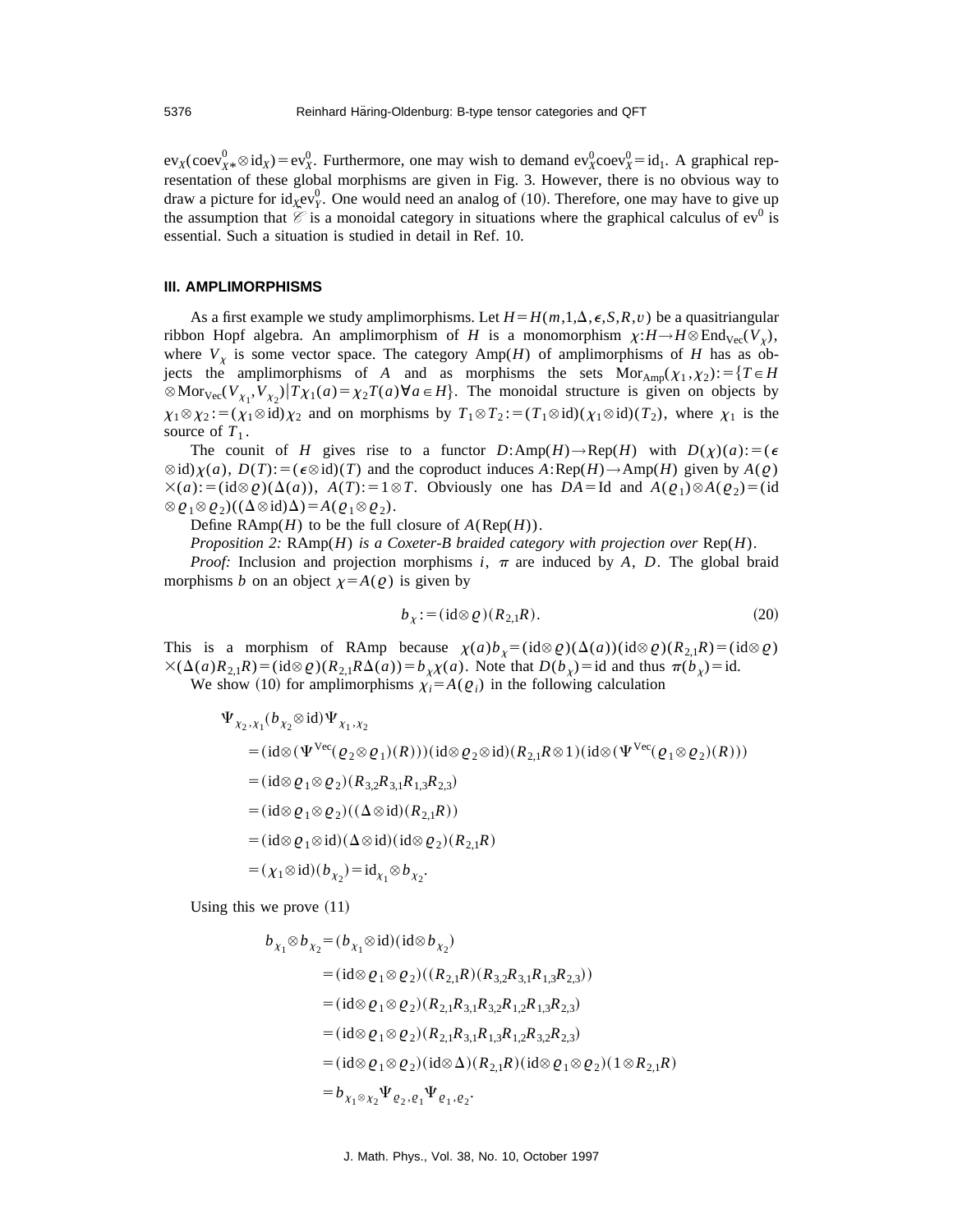Equation  $(12)$  may also be verified directly. The proof consists of simply repeating the arguments given above in justifying axiom  $(12)$  from its graphical interpretation.

A similar use of the quantum group element  $R_{2,1}R$  is made in Ref. 11 (compare also its role in the theory of quantum Lie algebras<sup>8</sup>) where generalized tensor representations of the braid group ZB*<sup>n</sup>* are constructed.

#### **IV. COXETER-B BRAIDED HOPF ALGEBRAS**

In this section we define generalizations of Hopf algebras that are conected to B-type BTCs by a Tannaka–Krein style duality.

*Definition 3: A [(weak) quasi] Coxeter-B braided Hopf algebra H is a [(weak) quasi] quasitriangular ribbon Hopf algebra with an element*  $\overline{v}$  ∈ *H* such that *triangular ribbon Hopf algebra with an element*  $\overline{v}$  ∈ *H* such that

$$
1 \otimes \overline{\nu} = R_{2,1} (1 \otimes \overline{\nu}) R, \tag{21}
$$

$$
\epsilon(\bar{v}) = 1,\tag{22}
$$

$$
\Delta(\overline{v}) = (\overline{v} \otimes \overline{v})(R_{21}R)^{-1} = (R_{21}R)^{-1}(\overline{v} \otimes \overline{v}),
$$
\n(23)

$$
S(\overline{v}) = v^2 \overline{v}^{-1}.
$$
\n(24)

*Definition 4: A restricted Coxeter-B braided [(weak) quasi] Hopf algebra H is a [(weak) Quasiandon 4: A restricted Coxeter-B braided ((weak) quasif Hopf alge*<br>*quasi] quasitriangular ribbon Hopf algebra with an element*  $\overline{v}$  ∈ *H such that* 

$$
R_{2,1}\overline{v}_2R\overline{v}_1 = \overline{v}_1R_{2,1}\overline{v}_2R,\tag{25}
$$

$$
\epsilon(\bar{v}) = 1,\tag{26}
$$

$$
\Delta(\bar{v}) = R^{-1}(1 \otimes \bar{v})R(\bar{v} \otimes 1),\tag{27}
$$

$$
S(\overline{v})^{-1} = S(u)^{-1} \sum_{j} \alpha_{j} \overline{v} S(\beta_{j}).
$$
 (28)

Here, we have used  $R = \sum_i \alpha_i \otimes \beta_i$ ,  $u := \sum_i S(\beta_i) = \alpha_i$ .

Frace restricted case is really a restriction:  $(26)$  is obvious and  $(28)$  is  $\Delta(\bar{v}) = (R_{2,1}R)^{-1}$ <br>The restricted case is really a restriction:  $(26)$  is obvious and  $(28)$  is  $\Delta(\bar{v}) = (R_{2,1}R)^{-1}$ The restricted case is really a restriction: (26) is obvious and (28) is  $\Delta(v) = (R_{2,1}R)^{-1}$ <br> $(\overline{v \otimes v}) = R^{-1}R_{2,1}^{-1}R_{2,1}(1 \otimes \overline{v})R(\overline{v \otimes 1}) = R^{-1}\overline{v}_2R\overline{v}_1$ . Equation (29) follows from the coproduct and counit formulas

$$
1 = \epsilon(\overline{v}) = m(S \otimes id) \Delta(\overline{v}) = \sum_{i,j} m(S \otimes id)(S(\alpha_i) \alpha_j \overline{v} \otimes \beta_i \overline{v} \beta_j) = \sum_{i,j} S(\overline{v}) S(\alpha_j) S^2(\alpha_i) \beta_i \overline{v} \beta_j,
$$
  

$$
S(\overline{v})^{-1} = \sum_j S(\alpha_j) S(u^{-1}) \overline{v} \beta_j = \sum_j C^{-1} S(\alpha_j) u \overline{v} \beta_j = \sum_j C^{-1} S^2(\alpha_j) u \overline{v} S(\beta_j)
$$
  

$$
= C^{-1} u \sum_j \alpha_j \overline{v} S(\beta_j).
$$

The calculations use the facts that  $R^{-1} = (S \otimes id)(R)$ ,  $R = (S \otimes S)(R)$ ,  $u^{-1} = \sum_{i} \beta_i S^2(\alpha_i)$ , *C*:  $= uS(u)$  central. In the nonrestricted case (29) can be further simplified to obtain (25) by using the relation obtained from the application of  $m(S \otimes id)$  to (22).

We have the following Tannaka–Krein style duality between Coxeter B-braided Hopf algebras and B-type tensor categories.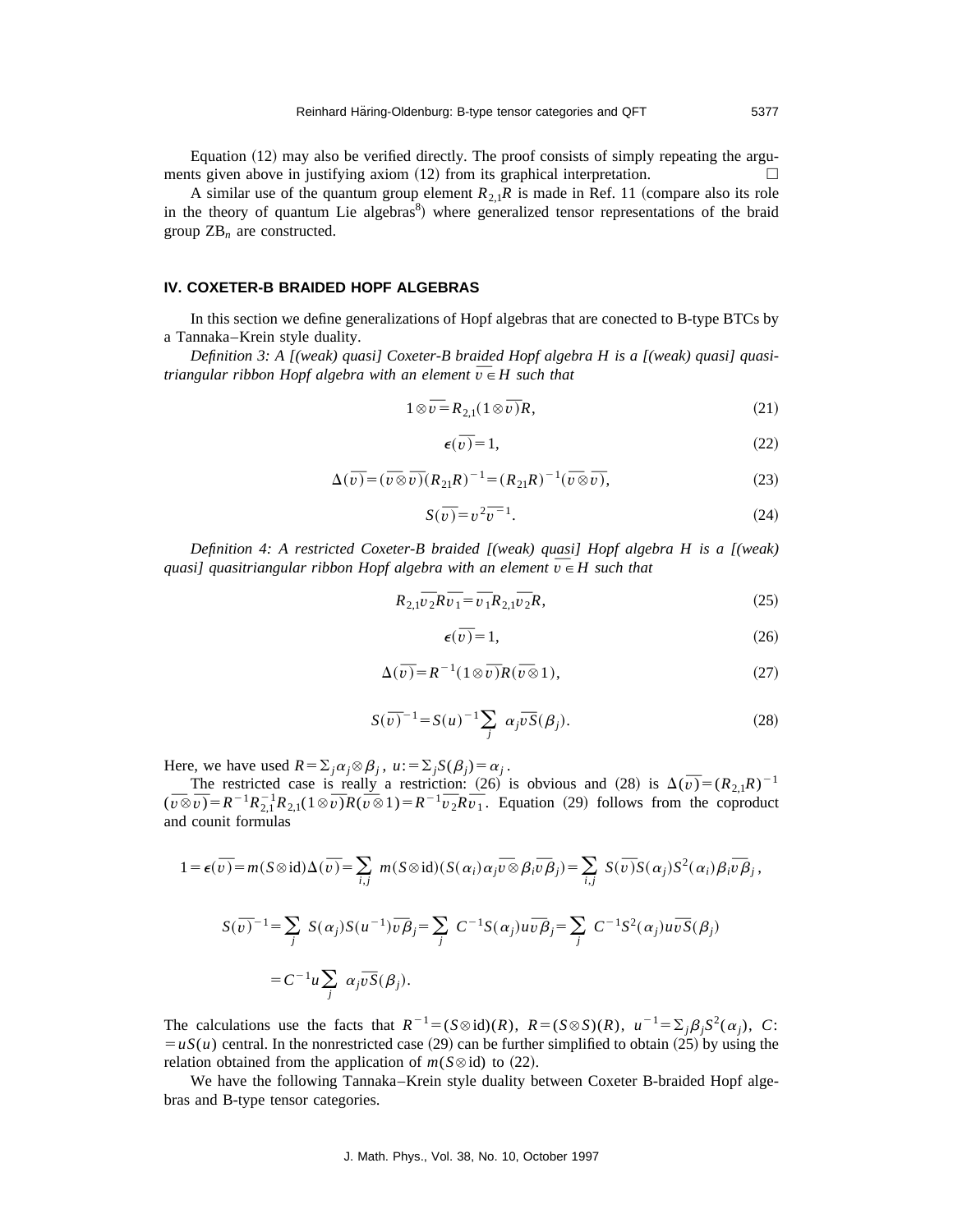*Proposition 3: The representation category* Rep(*H*) *of a Coxeter-B braided [(weak) quasi] Hopf algebra algebra is a B-braided tensor category.*

*Proof:* Let  $\mathcal C$  be the standard representation category of *H* as a [(weak) quasi] Hopf algebra *Proof:* Let  $\mathscr V$  be the standard representation category of *H* as a [(weak) quasi] Hopt algebra (Ref. 9). For an object *X* which is a representation  $\varrho_X : H \to \text{End}(V_X)$  one sets  $b_X := \varrho_X(\overline{v})$ . Equation  $(8)$  is then trivial. The second equation from  $(9)$  follows from  $(23)$ . Global morphism spaces are defined by  $(17)$ .

Applying a tensor product representation  $\varrho_X \otimes \varrho_Y$  to (22) implies (10):  $\mathrm{id}_X \otimes b_Y = (\varrho_X \otimes \varrho_Y)$  $(R_{2,1})(\mathrm{id}_X \otimes b_Y)(\varrho_X \otimes \varrho_Y)(R) = \Psi_{\varrho_Y, \varrho_X}(b_Y \otimes \mathrm{id}_X)\Psi_{\varrho_X, \varrho_Y}$ . In a similar way one proves (11) (A<sub>2,1</sub>)( $\alpha_X \otimes \alpha_Y$ )( $\alpha_X \otimes \alpha_Y$ )( $\alpha_Y \otimes \alpha_Y$ )( $\alpha_Y \otimes \alpha_Y$ ) +  $\alpha_X \otimes \alpha_Y$ ) +  $\alpha_X \otimes \alpha_Y$ . In a similar way one proves (11)<br>from (24):  $b_X \otimes b_Y = b_{X \otimes Y} \Psi_{Y,X} \Psi_{X,Y} \Leftrightarrow \varrho_X(\overline{v}) \otimes \varrho_Y(\overline{v}) = (\varrho_X \otimes \varrho_Y)(\Delta(\overline{v}) R_{2,1} R)$ from (24):  $b_X \otimes b_Y = b_{X \otimes Y} \Psi_{Y,X} \Psi_{X,Y} \Leftrightarrow \varrho_X(v) \otimes \varrho_Y(v) = (\varrho_X \otimes \varrho_Y(v))$ <br>  $(\Delta(\overline{v})) (\varrho_X \otimes \varrho_Y)(R_{2,1}) \Psi_{V_Y, V_X}^{vec} \Psi_{V_X, V_Y}^{vec}( \varrho_X \otimes \varrho_Y)(R) = b_{X \otimes Y} \Psi_{Y,X} \Psi_{X,Y}.$ 

Equation (12) is implied by (25):  $b_{X*} = \rho_X(S(\bar{v}))^* = \rho_X(v^2 \bar{v}^{-1})^* = \rho_X(v^2)^* b_X^{*-1}$  $= \sigma(X^*)^2 b_{Y}^{*-1}$  $x \n\begin{array}{ccc}\n & -1 \\
& \downarrow \\
& \downarrow\n\end{array}$ 

Restricted Coxeter-B braided Hopf algebras lead only to restricted Coxeter-B braided categories.

*Proposition 4: If*  $\hat{\mathscr{C}}$  *is a Coxeter-B braided tensor category and F:*  $\hat{\mathscr{C}} \rightarrow$  Vec *is a [(weak) quasi] tensor functor, then the set of natural transformations from*  $F_{|C}$  *to itself* 

$$
H:={h:\text{Obj}(\mathcal{C})}\to \text{End}_{\text{Vec}}|h_X\in \text{End}(F(X)),
$$

$$
F(f) \circ h_X = h_{Y} \circ F(f) \forall X, Y \in Obj(\mathcal{C}) \forall f \in \text{Mor}(X, Y) \},
$$

*carries the structure of a Coxeter-B braided [(weak) quasi] Hopf algebra. If F is a tensor functor on*  $\hat{\mathscr{E}}$  *only in the restricted sense that the naturality equation*  $c_{X,Y}(F(f \setminus \tilde{\otimes} F(g)) = F(f \otimes g) c_{X,Y}$ *holds only if g is a local morphism then H is a restricted Coxeter-B braided [(weak) quasi] Hopf algebra*.

*Proof:* This proposition is a corollary to the reconstruction theorem given in Ref. 9. The only *thing we have to check here is that we have a suitable element*  $\overline{v} \in H$ *. We set*  $\overline{v}_X := F(b_X)$ *. We set*  $\overline{v}_X := F(b_X)$ *.* thing we have to check here is that we have a suitable element  $v \in H$ . We set  $v_x := F(v_x)$ . We have  $\overline{v} \in H$  because  $\forall f \in \text{Mor}(X, Y)F(f)$   $\overline{v_x} = \overline{v_y}F(f) \Leftrightarrow F(fb_x) = F(b_y f)$  and this is true behave  $v \in H$  because  $\mathbf{v}_f \in \text{Mor}(X, Y)F(f)$   $v_X = v_Y F(f) \Leftrightarrow F(f \circ X) = F(h_Y f)$  and this is true because of naturality of *b* with respect to local morphisms. In general,  $\overline{v}_X$  will not be central. cause or naturality or *b* with respect to local morphisms. In g<br>Equation (23) is equivalent to (9):  $\epsilon(\bar{v}) = \bar{v_1} = F(b_1) = F(\mathrm{id}_1) = 1$ .

We first consider the case that  $F$  is a tensor functor for all morphisms. We apply  $F$  to  $(10)$ , express  $F(\Psi_{X,Y}) = c \Psi^{\text{Vec}} R_{X,Y} c^{-1}$  and multiply from the left with  $c^{-1}$  and from the right with *c*. Then we obtain  $c^{-1}F(\text{id}_X \otimes b_Y)c = \Psi^{\text{Vec}}Rc^{-1}F(b_Y \otimes \text{id})c\Psi^{\text{Vec}}R \Leftrightarrow 1 \otimes F(b_Y) = \Psi^{\text{Vec}}R$  $\times (F(b_y) \otimes 1)\Psi^{\text{Vec}}R \Leftrightarrow (22)$ . We show (24):

$$
\Delta(\bar{v})_{X,Y} = c_{X,Y}^{-1} \circ F(b_{X \otimes Y}) \circ c_{X,Y} = c_{X,Y}^{-1} \circ F(\Psi_{X,Y}^{-1}) \circ c_{Y,X} \circ c_{Y,X}^{-1} \circ F(\Psi_{Y,X}^{-1}) \circ c_{X,Y} \circ c_{X,Y}^{-1} \circ F(b_X \otimes b_Y) \circ c_{X,Y}
$$
  
=  $((R_{2,1}R)^{-1})_{X,Y} \circ (F(b_X) \otimes F(b_Y)) = ((R_{2,1}R)^{-1}(\bar{v} \otimes \bar{v}))_{X,Y}.$ 

We prove  $(25)$  by a simple calculation:

$$
S(\overline{v})_X = d_X^* \circ (\overline{v}_{X*})^* \circ d_X^{*-1} = d_X^* \circ F(b_{X*})^* \circ d_X^{*-1} = d_X^* \circ F(b_X^{*-1} \sigma(X)^{*2})^* \circ d_X^{*-1}
$$
  
=  $d_X^* F(\sigma(X)^*)^* d_X^{*-1} d_X^* F(\sigma(X)^*)^* d_X^{*-1} d_X^* F(b_X^{-1*})^* d_X^{*-1}$   
=  $S(v)_X S(v)_X F(b_X^{-1}) = (v^2 \overline{v}^{-1})_X$ .

Now, we consider the case that *F* is only a tensor functor in the restricted sense. Then the above proof of  $(22)$  and thus also the proof of  $(24)$  break down. Equation  $(26)$  is shown by applying *F* to (19) and expressing  $F(\hat{\Psi}_{X,Y}) = c \Psi^{\text{Vec}} R_{X,Y} c^{-1}$ . To show (28) we note that  $b_{X \otimes Y}$  $=\Psi^{-2}\Psi_{Y,X}(b_Y\otimes \mathrm{id}_X)\Psi_{X,Y}(b_X\otimes \mathrm{id}_Y)=\Psi_{X,Y}^{-1}(b_Y\otimes \mathrm{id}_X)\Psi_{X,Y}(b_X\otimes \mathrm{id}_Y)$ . We apply *F* and multiply from the left with  $c^{-1}$  and from the right with *c* to obtain at the left-hand side  $c_{X,Y}^{-1}F(b_{X\otimes Y})$ from the left with c can be right with c to obtain at the left-hand side  $c_{X,Y}F(b_{X\otimes Y})$ <br> $\times c_{X,Y} = \Delta(\bar{v})_{X,Y}$  and at the right-hand side  $c_{X,Y}^{-1}F(\Psi_{X,Y}^{-1})F(b_{Y}\otimes id_{X})F(\Psi_{X,Y})F(b_{X}\otimes id_{Y})c_{X,Y}$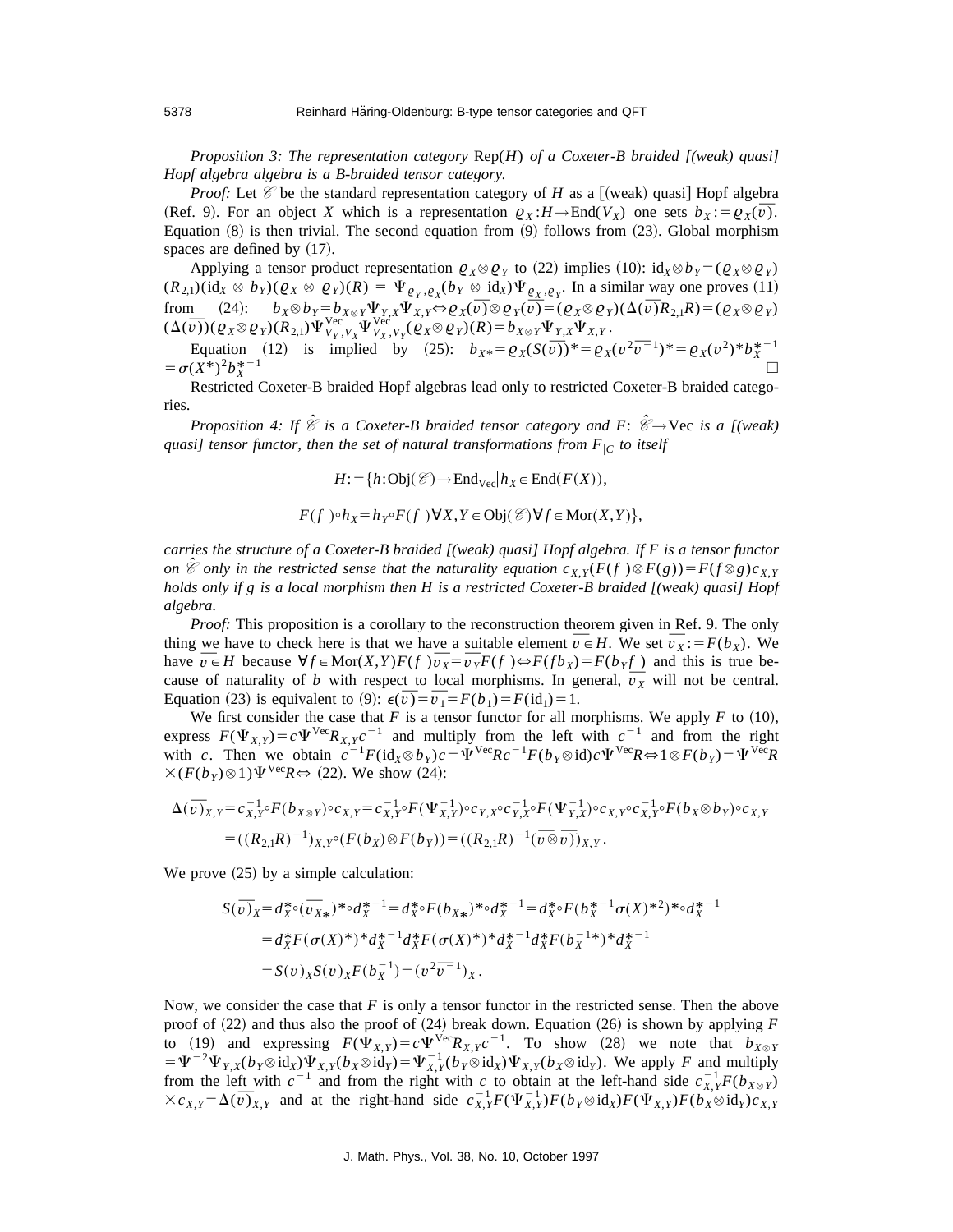$=R_{X,Y}^{-1}\Psi^{\text{Vec}}c_{Y,X}^{-1}F(b_Y\otimes \text{id}_X)F(\Psi_{X,Y})c_{X,Y}(F(b_X)\otimes \text{id})=R_{X,Y}^{-1}\Psi^{\text{Vec}}(F(b_Y)\otimes \text{id})c_{Y,X}^{-1}F(\Psi_{X,Y})c_{X,Y}\ \times (F(b_X)\otimes \text{id})=R_{X,Y}^{-1}\Psi^{\text{Vec}}(F(b_Y)\otimes \text{id})\Psi^{\text{Vec}}R_{X,Y}(F(b_X)\otimes \text{id})=(R^{-1}(1\otimes \overline{\upsilon})R(\overline{\upsilon}\otimes 1))_{X,Y}.$ 

Despite the reconstruction theorem we do not yet have examples of Coxeter-B braided Hopf algebras. The amplimorphisms form a Coxeter-B braided category. But we have no (weak) tensor functor that is also defined on the  $b<sub>X</sub>$  morphism. The next section will present a Coxeter-B braided category for which a restricted tensor functor is known. In this way we prove the existence of restricted Coxeter-B braided Hopf algebras in an indirect manner. Moreover, one can derive an restricted Coxeter-B braided Hopt algebras in an indirect manner. Moreover, explicit formula for  $\overline{v}$  in the quantum Weyl group (we use notation from 12).

*Proposition 5: The quantum Weyl Group of sl<sub>2</sub> is a restricted Coxeter-B braided Hopf algebra* 

$$
\overline{v} = wq^{-H^2/8} \sum_{m=0}^{\infty} \beta_m q^{-Hm/4} Y^m,
$$
\n(29)

*where*  $\beta_0 = 1$ ,  $\beta_1$  *is arbitrary and* 

$$
\beta_{a+1} = (\beta_a \beta_1 + \beta_{a-1} (q^{-1} - 1) q^{(1-a)/2}) / [a+1].
$$
\n(30)

For a proof of this proposition see Ref. 13.

There is another approach that assigns an algebra to the category RAmp(*H*). In Ref. 9 we have introduced the notion of ultra weak Hopf algebras and shown that they can be constructed from ultra weak tensor functors. Such functors need not obey  $F(1)=1$ . Let  $\chi=A(\varrho)$  be the amplimorphism of a *H* representation  $Q: H \to \text{End}(V)$ . Then we may set  $F(\chi):=H \otimes V$ . This defines an ultra weak tensor functor *F*:RAmp(*H*)→Vec. As required for ultra weak tensor functors there are functorial epimorphisms  $c_{\chi_1, \chi_2}: F(\chi_1) \otimes F(\chi_2) \to F(\chi_1 \otimes \chi_2)$ . They are given by  $c_{\chi_1, \chi_2}$ : = ( $m \otimes id_{V_1} \otimes id_{V_2}$ )( $id_H \otimes \Psi_{V_1, H}^{\text{Vec}} \otimes id_{V_2}$ ). Here  $m: H \otimes H \to H$  is the multiplication map. The reconstruction from this functor gives an ultra weak Coxeter-B braided Hopf algebra.

The existence of nonrestricted B-braided Hopf algebras remain an open question.

#### **V. CONSTRUCTION OF COXETER-B BRAIDED TENSOR CATEGORIES**

Coxeter-B braided categories can be obtained from suitable quotients of the braid group ZB*<sup>n</sup>* in the same way that BTCs can be obtained from quotients of Artin's braid group.<sup>14</sup> The objects of the category are sequences of idempotents of the braid algebras. Morphisms  $\Psi_{X,Y}$ ,  $b_X$  are given<br>by the images of the cabled versions of braids associated with them in the graphical calculus.<br>To give a precise descr by the images of the cabled versions of braids associated with them in the graphical calculus.

generated by the B-type tangles between *k* upper and *l* lower points. They may surround the fixed strand but are not allowed to touch it. We describe the construction in the cylinder picture only. generated by the B-type tangles between *k* upper and *l* lower points. They may surround the fixed strand but are not allowed to touch it. We describe the construction in the cylinder picture only.<br>The category *EB* has is given as usual by putting *g* on top of *f*. The tensor product  $f \otimes g$  is obtained by replacing the fixed line of *g* by *f* . The resulting category is a Coxeter-B braided category over the category of A-type (ordinary) tangles. The morphism  $b_n$  is given by the picture of  $b_x$  in Fig. 3 where the single line is replaced by a *n* cable. It is tempting to introduce a projection  $\pi$  as the map induced by deleting the fixed string. However, this will in general only be a morphism up to some scalar factors. The inclusion *i* is given by adding a fixed string at the left.

In a next step one may impose skein relations to cut down the morphism spaces to finite dimension. A semi-simple category may then be obtained by taking as objects finite sequences of idempotents in the endomorphism algebras. If these algebras posess tensor representations one may also easily construct a functor to the vector spaces and hence reconstruct at least a restricted Coxeter-B braided Hopf algebra.

We now specialize to the case of the Temperley–Lieb category.

J. Math. Phys., Vol. 38, No. 10, October 1997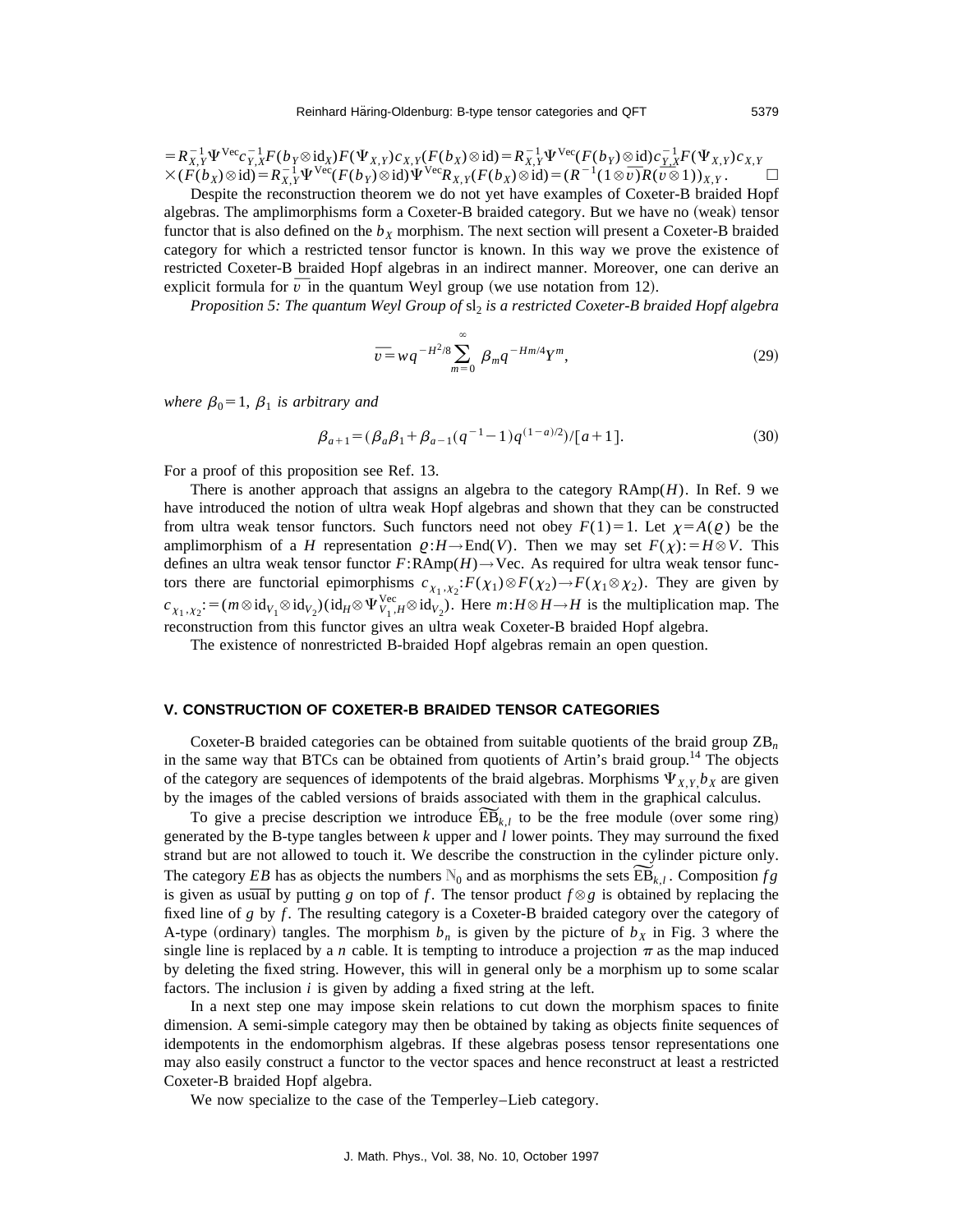*Definition 5: The Temperley*–*Lieb Algebra* TB*<sup>n</sup> of Coxeter type B over a ring with parameters*  $c$ *,d* is generated by  $e_0$ , $e_1$ ,..., $e_{n-1}$  and relations

$$
e_1e_0e_1 = ce_1,\tag{31}
$$

$$
e_i e_j e_i = e_i \t|i-j| = 1, i, j \ge 1,
$$
\n(32)

$$
e_i e_j = e_j e_i \quad |i - j| > 1,\tag{33}
$$

$$
e_0^2 = ce_0,\tag{34}
$$

$$
e_i^2 = de_i. \tag{35}
$$

This algebra has been introduced and studied by T. tom Dieck in Ref. 1. From this work we also recall that TB<sub>n</sub> is semi-simple for generic parameters. It has dimension  $\binom{2n}{n}$  and  $n+1$  simple components. The Bratteli diagram is given by Pascal's triangle. There are two series of Jones– Wenzl idempotents recursively defined by  $f_0 := 1 + (\frac{3}{2} - 1)^{-1}e_0, g_0 := 1 - f_0, f_m := f_{m-1}$  $+[2m-1][2m+1]^{-1}f_{m-1}e_m f_{m-1}, g_m := g_{m-1}+[2m-3][2m-1]^{-1}g_{m-1}e_m g_{m-1}$ . They satisfy  $e_i f_m = f_m e_i = 0 = e_i g_m = g_m e_i = 0 = f_m g_m \forall i \le m$ . Furthermore, there is a Markov trace on TB<sub>n</sub> that gives rise to a Jones polynomial of B-type. Alternatively it may be calculated from a B-type Kauffman bracket.<sup>1</sup>

Using these facts we can divide the morphisms spaces of *EB* by the skein relations given by the B-type Kauffman bracket to obtain a category  $\mathscr{S}B$ . It is a Coxeter-B braided category over Turaev's *S* . <sup>14</sup> A semi-simple category *V B* is then obtained in just the same way as in Ref. 14. We defer the investigation of the question of whether this category is quasimodular to a subsequent paper.

We now construct tensor representations of TB<sub>n</sub>. Let *V* be a vector space with basis  $v^i$  and *B* be any nondegenerate form on  $V \otimes V$ . We denote by  $B_{ij}$  the matrix of *B* and by  $B^{ij}$  its inverse. Then the matrix  $E_{ij}^{kl} := B_{ij}B^{kl}$  defines a map  $V \otimes V \rightarrow V \otimes V$ . We obtain a tensor representation of TB<sub>n</sub> on  $V^{\otimes n}$  by representing  $e_i$  as E acting on tensor product spaces  $i, i+1$ . The parameter is d  $= \sum_{i,j} B_{ij} B^{kl}$ . The generator  $e_0$  acts as  $F \otimes id \otimes \cdots$ , where  $F := c(B^t)^{-1}B$ . The proof is a straightforward computation. Tensor representation of  $TB<sub>n</sub>$  associated with the quantum group of  $sl<sub>2</sub>$ where investigated in Ref. 1.

It is obvious that any tensor representation of TB*<sup>n</sup>* defines a restricted tensor functor on the B-braided category in the sense of Proposition 4.

#### **VI. QUANTUM FIELD THEORY ON THE HALF PLANE**

Consider a quantum field theory<sup>15</sup> specified by a net of local observables  $\mathcal{A}(\mathcal{O})$  living on the half plane  $\{(x_1, x_2) \in \mathbb{R}^2 | x_1 \ge 0\}$ . We assume that boundary conditions are imposed in such a way that we have reflection at the line  $(0,R)$  by letting the full translation group  $\mathbb{R}^2$  act on the half plane. This action is not free and this will lead to global morphisms and hence to the occurrence of a Coxeter-B braided tensor category.

Fields shall be localized in double cones. Here, we extend the usual notion of a double cone to include all translations of double cones. Thus we also have regions like those in the left of Fig. 4. This figure also shows the causal complement  $\mathcal{O}'$  of a double cone. A double cone that does not touch the boundary shall be called regular. Further we assume isotony and locality and the existence of a vacuum representation  $\pi_0$  which is translation invariant and faithful for all local algebras  $\mathcal{A}(\mathcal{O})$  of regular double cones  $\mathcal{O}$ . Note that in this setup the net  $\mathcal{A}(\mathcal{O})$  is directed so that there exists the inductive limit *A*.

Now, let  $\mathcal{O}_1$ ,  $\mathcal{O}_2$  be two causally disjoint double cones of equal size as shown in the right half of Fig. 4. Further, let  $\rho_1$  be a transportable morphism localized in  $\mathcal{O}_1$  and let  $\rho_2 \sim \rho_1$  be localized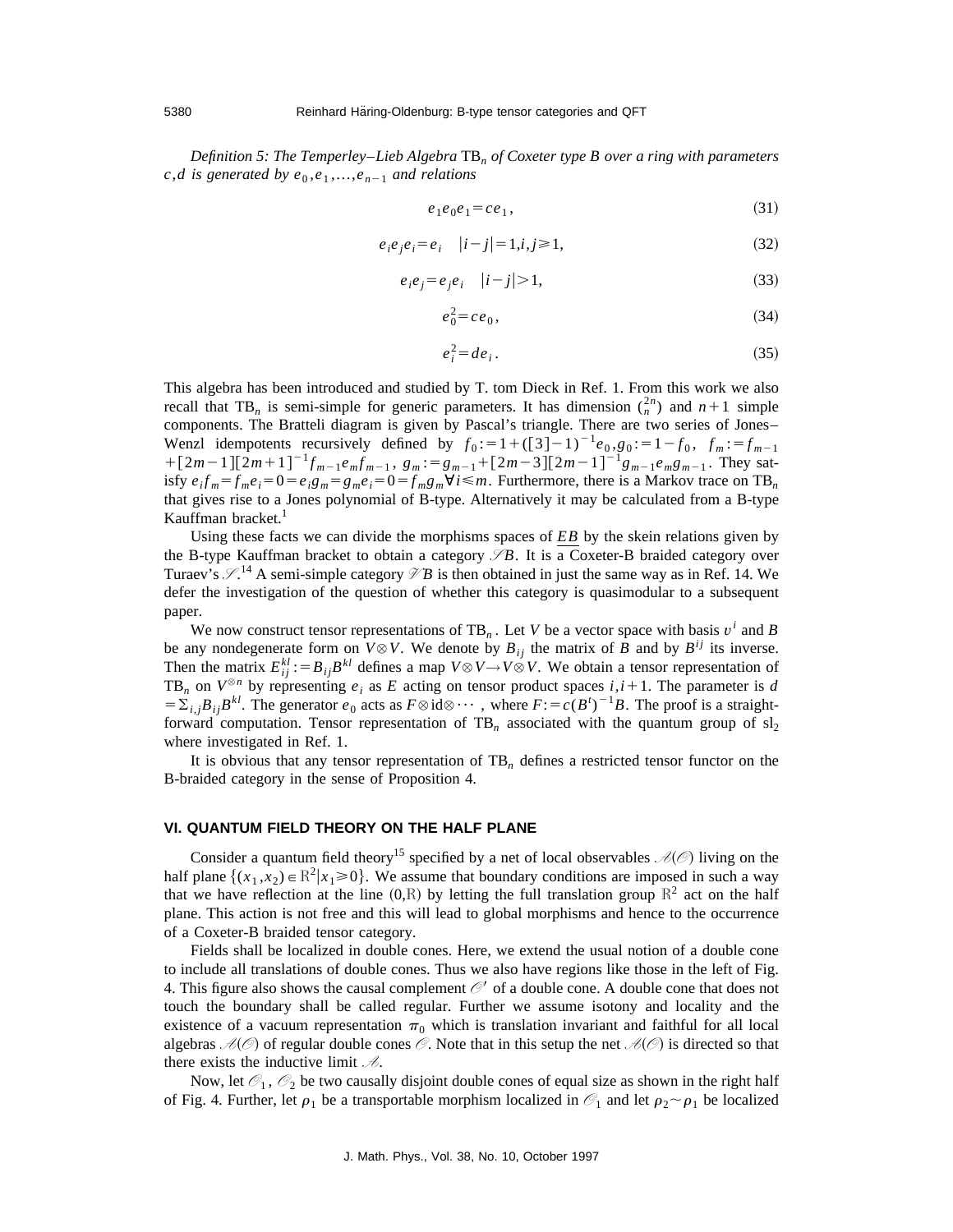

FIG. 4. The half plane with various double cones (on the left) and with the reflecting transportation that leads to global intertwiners (on the right).

in  $\mathcal{O}_2$ . Assume that  $\rho_1$  (and thus  $\rho_2$ ) is irreducible in the sense that  $\pi_0 \circ \rho_1$  is an irreducible representation of  $\mathcal{A}$ . There are two translations that map  $\mathcal{O}_1$  onto  $\mathcal{O}_2$ : A direct one and one that passes the reflecting boundary. Thus we have two charge transporters  $U, V \in \text{Mor}^{(G)}(\rho_1, \rho_2)$ :  $=$ { $T \in \mathcal{A}$ | $T \rho_1(A) = \rho_2(A) T \forall A \in \mathcal{A}$ }. (Later on, we will occasionally denote them by  $U_{\rho_1}, V_{\rho_1}$  to make their dependence on the morphism clear.) Hence we have a self-intertwiner  $Y: = U^{-1}V$  $\in \text{Mor}^{(G)}(\rho_1, \rho_1)$ . However, since  $\rho_1$  is irreducible, we have (up to a phase which we absorb in the definition of *V*)  $\pi_0(Y) = 1$ . We see that the vacuum representation may not be faithful in the presence of a boundary.

The localized and transportable morphisms form a Coxeter-B braided tensor category with projection. We have already given the set of global morphisms. Local morphisms are  $\text{Mor}(\rho_1, \rho_2):=\{T\in \mathcal{A}\}\ \exists \mathcal{O} \ \text{regular}, T\in \mathcal{A}(\mathcal{O}), \pi_0(T)\pi_0(\rho_1(A))=\ \pi_0(\rho_2(A))\pi_0(T)\ \forall A\ \in \mathcal{A}\}.$ The localized transportable morphisms form a BTC as shown in Refs. 16, 17. The projection  $\pi:$ Mor<sup>(*G*)</sup> $\to$ Mor is given by  $\pi_0$ . The inclusion *i*:Mor<sup>(*G*)</sup> $\to$ Mor exists because we assumed  $\pi_0$  to be faithful on local algebras of regular double cones. The global morphism  $b_{\rho_1}$  is *Y* given above. (Note that *Y* is independent of the choice of  $\mathcal{O}_2$  because an additional local charge transporter *W* would cancel out.) Equation (8) holds: Let  $T \in \text{Mor}(\rho, \rho)$  be a local morphism. If *T* is an isomorphism one can set  $V_{\rho}$ : =  $V_{\rho}T$ ,  $U_{\rho}$ : =  $U_{\rho}T$  if one chooses  $\mathcal{O}_2$  to be casually disjoint to the localization double cones of  $\rho$  and  $\varrho$ . Then one has  $TY_{\varrho} = T(U_{\rho}T)^{-1}(V_{\rho}T) = U_{\rho}^{-1}V_{\rho}T = Y_{\rho}T$ . If *T* is not an isomorphism then one may do an image/kernel splitting (by use of semi-simplicity of the *C*\* category)  $\rho = \rho_a \oplus \rho_b$ ,  $Q = Q_a \oplus Q_b$  in such a way that  $Q_a$  and  $\rho_a$  are isomorphic by means of an isomorphism  $\hat{T}$ . It is then obvious that all charge transporters split like  $U_{\rho} = U_{\rho_a} \oplus U_{\rho_b}$ . Further we denote by  $P^{\rho}_{a}$ ,  $P^{\rho}_{a}$  the projection endomorphisms of the indicated objects. Then one has  $T = P_a^{\rho} T P_a^{\rho} = P_a^{\rho} \hat{T} P_a^{\rho}$ . Now we can calculate  $T Y_{\rho} = P_a^{\rho} \hat{T} P_a^{\rho} (U_{\rho_a} \oplus U_{\rho_b})^{-1} (V_{\rho_a} \oplus V_{\rho_b})$  $= P_a^{\rho} \hat{T} P_a^{\rho} P_a^{\rho} (U_{\rho_a} \hat{T} \oplus U_{\rho_b})^{-1} (V_{\rho_a} \hat{T} \oplus V_{\rho_b}) = P_a^{\rho} \hat{T} P_a^{\rho} ((U_{\rho_a} \hat{T})^{-1} \oplus 0) (V_{\rho_a} \hat{T} \oplus 0) P_a^{\rho} = P_a^{\rho} (U_{\rho_a}^{-1} \oplus 0)$  $\times (V_{\rho_a} \hat{T} \oplus 0)P_a^{\varrho} = P_a^{\rho} (U_{\rho_a}^{-1} V_{\rho_a} \oplus 0) \hat{T} P_a^{\varrho} = Y_{\rho} T.$ 

To show (10) we take another morphism  $\varrho$  localised in  $\mathcal{O}_1$ . Using our assumptions that  $\mathcal{O}_1$ ,  $\mathcal{O}_2$  are causally disjoint we may express the statistics operators  $\epsilon_{\rho_1,\rho} = \varrho(U^{-1})U$ ,  $\epsilon_{\varrho,\rho_1}$  $= V^{-1} \varrho(V)$ . Thus  $\varrho(Y) = \epsilon_{\rho_1, \varrho} Y \epsilon_{\varrho, \rho_1}$ .

A full proof of  $(11)$  seems to be difficult in the general situation. However, we note that  $(11)$